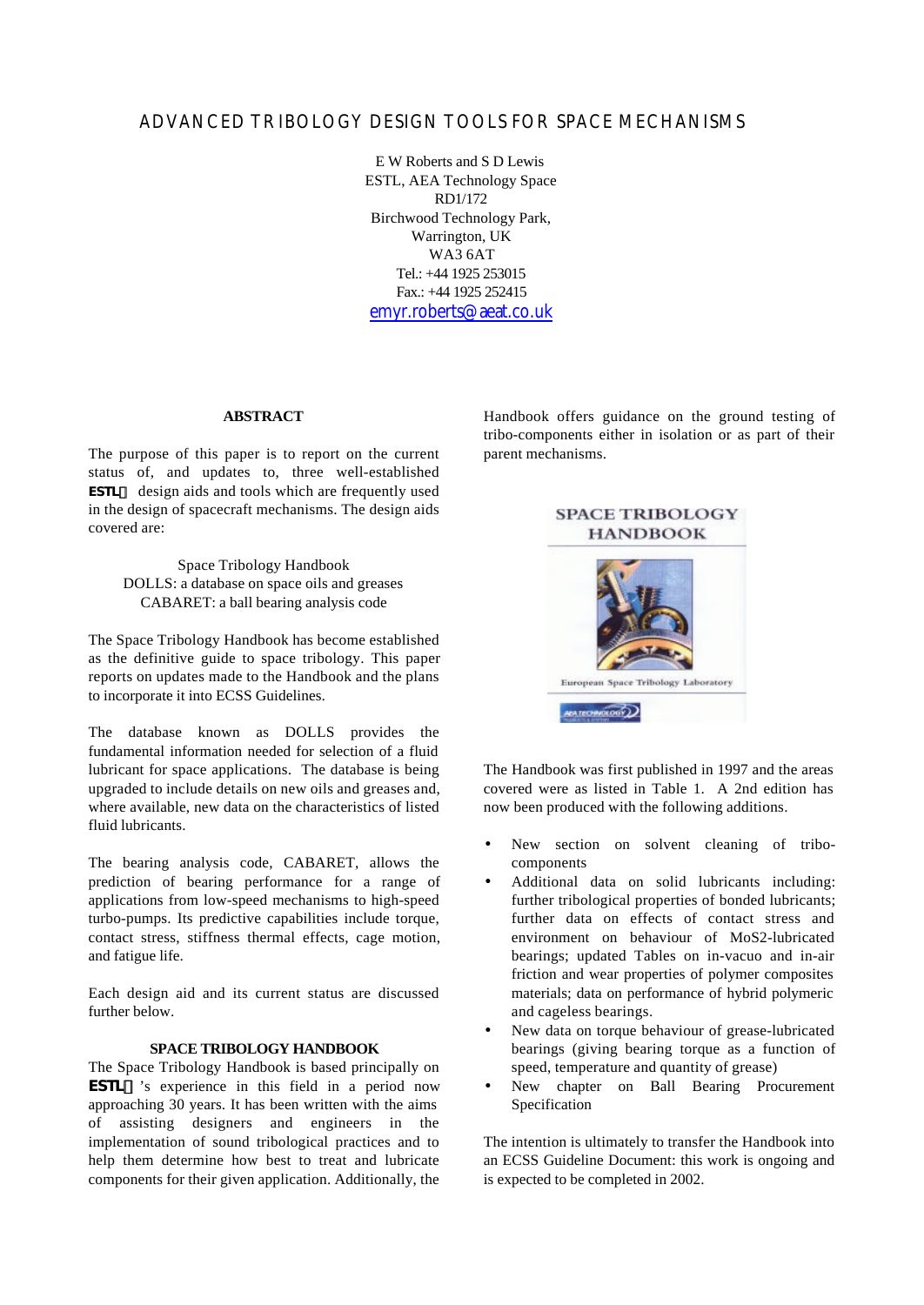In the meantime details on how to obtain a copy of the current edition of the Space Tribology Handbook are given at the end of this paper.

## **Table 1 Contents of Space Tribology Handbook**

- 1. **Basic Tribology**. Topics include: surfaces and interfaces; friction and wear mechanisms; principles of fluid and solid lubrication; space and spacecraft environment.
- 2. **Tribo-component Selection, Design and Performance**. Topics include: rotary, rolling element bearings; plain, spherical and rod-end bearings; ball, roller and plain screws; linear bearings; gears; sliding electrical contacts, separation surfaces; end-stops; threaded fasteners; safety factors.
- 3. **Selection of Lubricant Type**. Topics include guide to selection: dry versus fluid lubrication; enhancing lubricant performance.
- 4. **Solid Lubricants**. Topics include: selection of solid lubricant; solid lubricant coatings; bulk solid lubricants.
- 5. **Fluid Lubricants**. Topics include: selection of fluid lubricant; fluid lubricant database; tribological properties of fluid lubricants; fluid loss, retention and replenishment; handling, cleaning and lubrication procedure.
- 6. **Materials for Tribological Components and Surfaces**. Topics include; properties of materials; engineering the surface; materials selection for tribocomponents.
- 7. **Component and Mechanism Testing**. Topics include: test level hierarchy; test environments; test facilities; guidance and component testing; guidance on mechanism testing; verification requirements.

#### **DOLLS DATABASE**

DOLLS is an oil and grease database which provides the fundamental information needed for selection of a fluid lubricant for space applications. The database contains known information for the physiochemical and tribological properties of fluid lubricants that have been used for, or are candidate materials for, space satellite applications.

Specifically, the database includes information on:

Viscosity; pour point; maximum temperature of operation; molecular weight; surface tension; density; vapour pressure (at 3 temperatures); TML, RML & CVCM; specific heat; thermal conductivity; and pressure/viscosity coefficient.

The database is currently being updated to include information on products which have appeared on the

market since the last version was issued in 1996. Thus the recently introduced Maplub range of greases is included as is the new EF (environmentally friendly) series of Braycote greases. Recently made independent VCM measurements by ESTEC on these new formulations are also included.

### **CABARET**

CABARET is a PC-based bearing analysis code which is applicable to ball bearings operating at all speeds under general loading. Its use permits design and selection of bearings, materials and lubricants as well as prediction of bearing performance for a range of applications from low-speed mechanisms to high-speed turbo-pumps. CABARET integrates analyses for a number of features important in ball-bearing performance in a single code.

The basis of CABARET is the so-called "quasistatic analysis" of bearing internal loads and motions. This enables the prediction of stiffness (or deflection) and contact stresses within single bearings or bearing pairs under generalised loading. In addition, CABARET can model:

# Coulombic Torque

This is the load-dependant torque primarily applicable to solid-lubricated ball bearings, but also relevant in liquid lubricated bearings under low speed conditions where viscous losses are negligible.

### Thermal and Centrifugal Strain Effects

These modify bearing/shaft or housing fits and so the effective bearing preload. CABARET can predict both these changes and the resulting bearing torque.

### Cage Motion

CABARET has a 3 degree of freedom cage motion simulation which enables qualitative assessment cage stability and estimation of cage-ball and cage-land collision forces.

# Fatigue Life

CABARET can estimate the fatigue life of bearings based on both the classical Lundberg-Palmgren method and the SKF model which incorporates the effects of material properties and the sub-surface contact stress distribution.

#### Flash Temperature

The localised "flash temperatures" generated at asperity contacts due to both microslip and skidding can also be estimated.